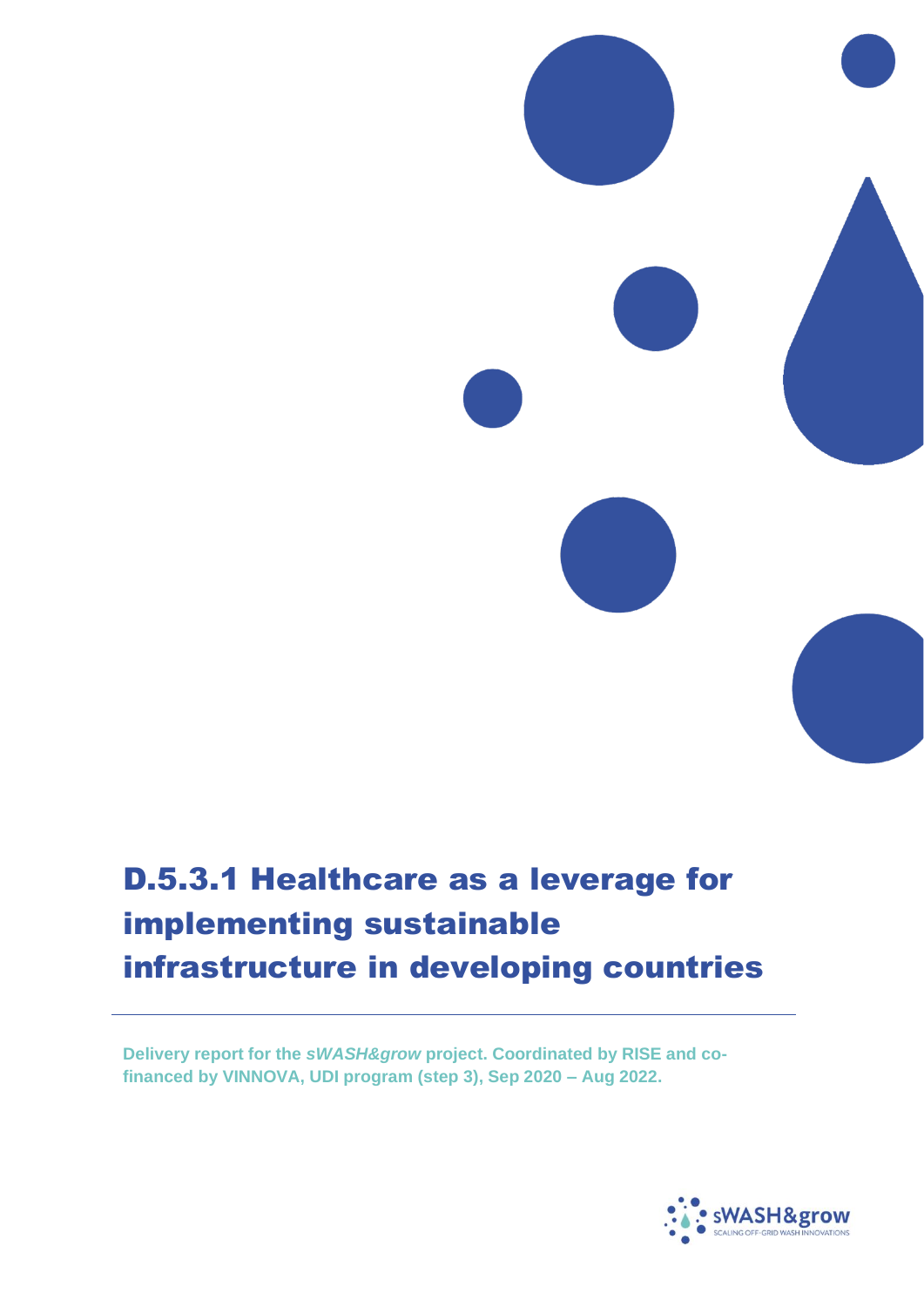

Leading author and project partner:

| Name             | Project partner                         |
|------------------|-----------------------------------------|
| Johannes Brundin | Stiftelsen TEM vid Lunds<br>universitet |
|                  |                                         |

| Deliverable:                                                                          | Planned | Delivered |
|---------------------------------------------------------------------------------------|---------|-----------|
| D.5.3.1 Matchmaking activity UTS for extended export (water and health)<br>  20210504 |         | 20210504  |
|                                                                                       |         |           |

#### <span id="page-1-0"></span>Abstract/Executive summary

4.4% of total global CO2 emissions are estimated to come from healthcare, this makes Hospitals and the Healthcare sector important actors in decreasing the global carbon footprint. Spreading Nordic knowhow and best practices is part of Nordic Center for Sustainable Healthcare´s (NCSH) vision to make an impact on a global level. sWASH&grow is the perfect platform to reach out with Sustainable Healthcare to developing countries since safe and effective healthcare is dependent on WASH and infrastructure solutions. Sustainable Hospitals/Health facilities can work as a leverage and create a demand for WASH solutions and infrastructure in developing areas. By being a central part of the community, the hospital can be the starting point to create a sustainable community or city.

On 4 May 2021, TEM – Lund University held a workshop inviting stakeholders with an interest in WASH solutions in the healthcare sector, to provide an arena for dialogue on how healthcare can become a frontrunner for implementing sustainable infrastructure in low- and middle-income countries. As an initial meeting, the aim was to initiate an interest in the topic, showcase opportunities and create discussions that could potentially lead to projects.

The event attracted 82 registrations, which was above our expectations. Participants representing 29 unique companies and 31 organizations and 5 with unidentified backgrounds.

The event resulted in two project opportunities. One in India together with MAMTA. A follow up workshop focusing on India is planned 19 October. The other track is in Tanzania together with Läkarmissionen and UNDP. There is an ongoing discussion to find financing for a project.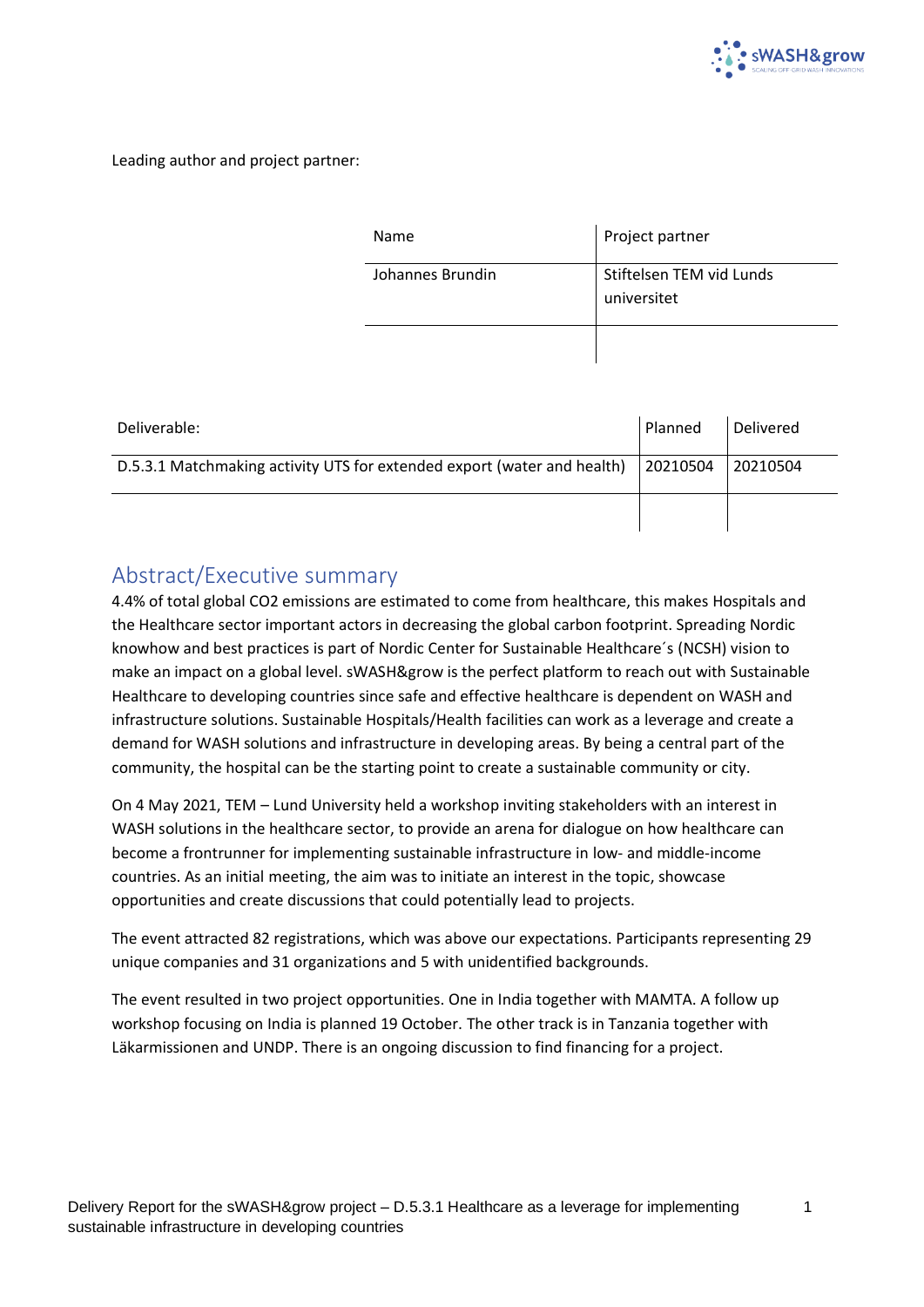

# Table of Contents

| D.5.3.1 Healthcare as a leverage for implementing sustainable |  |  |  |
|---------------------------------------------------------------|--|--|--|
|                                                               |  |  |  |
|                                                               |  |  |  |
|                                                               |  |  |  |
|                                                               |  |  |  |
|                                                               |  |  |  |
|                                                               |  |  |  |
|                                                               |  |  |  |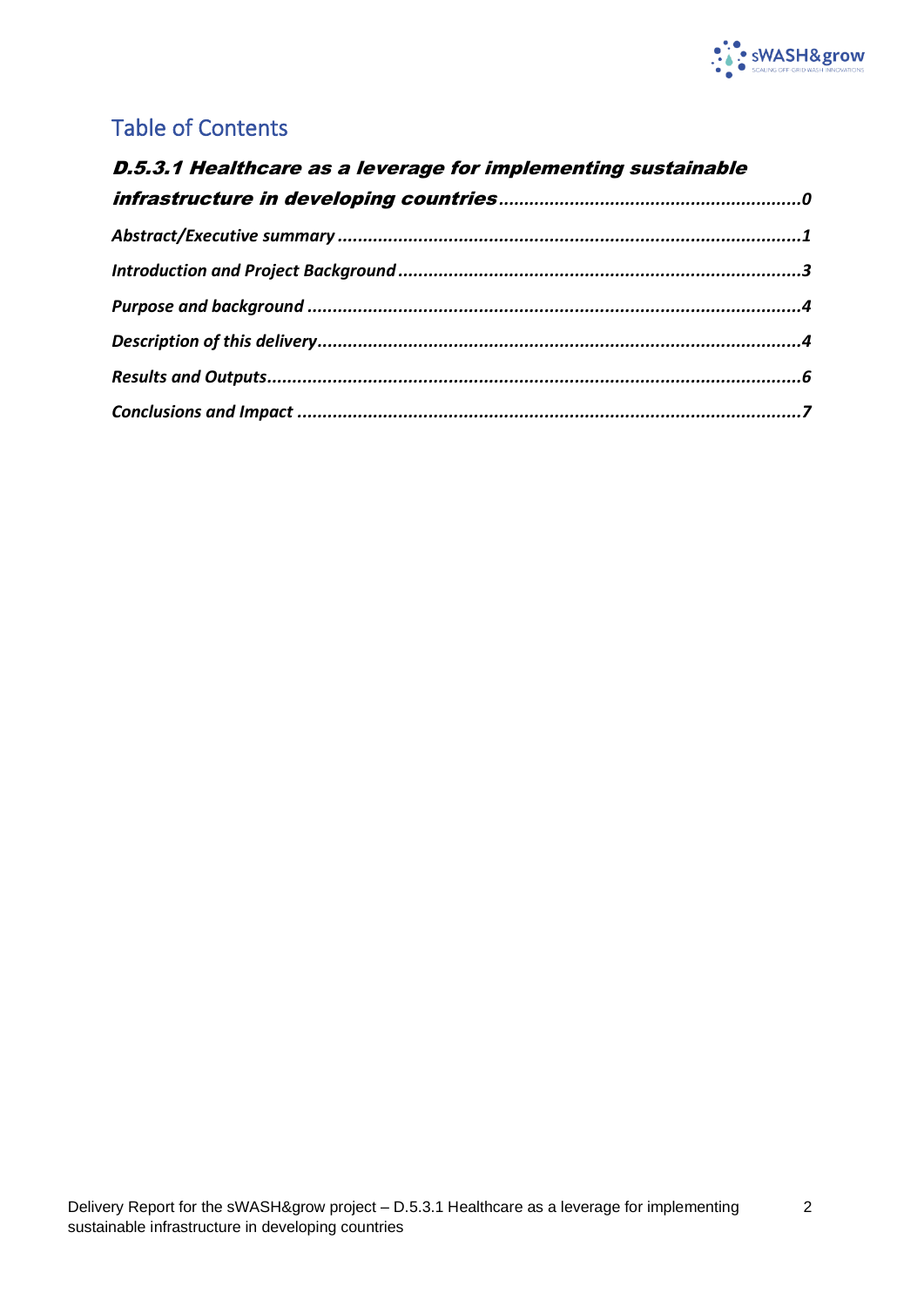

### <span id="page-3-0"></span>Introduction and Project Background

This report is a delivery within the project "sWASH&grow – scaling off-grid WASH innovations". The project is coordinated by RISE with 40% co-finance from [VINNOVA](https://www.vinnova.se/en/p/from-dread-to-bread-in-humanitarian-crisis/) (the Swedish Innovation Agency).

The objective of sWASH&grow is "*to develop tools that improve the opportunities for innovators and aid organizations to bring more circular, inclusive and sustainable innovations to those in need".*

The project involves 28 partners from Sweden, Bolivia, Lebanon and South Africa representing private-, public-, academic- and NGO-sectors*.* The goal is to improve the conditions for innovators (sellers) to be able to meet relief organizations' (buyers) demands. Through the project, innovative solutions will be tested in real environments, upscaled and exported.

Implementation focuses on:

- Identifying success factors for off-grid solutions.
- Contextualizing methods for testing, demo and validation that respond to buyers' requirements and meet the needs of the most vulnerable.
- Quality-assured tools for developing and scaling up innovations based on requirements, needs and price.
- Communicating results to stakeholders in the innovation system.

sWASH&grow brings together major global buyers, the innovation system's support functions and the innovation companies, together in a partnership aligned with Agenda 2030 and SDG 17. More specifically, the project contributes to SDG 6 and 9 on clean water and sanitation and will have an impact on SDGs 2, 3, 7, 12 and 13 on zero hunger, health, energy, production, and climate.

Stiftelsen TEM vid Lunds Universitet is a project member, active in WP5 and part of the UTS-team. TEM is managing Nordic Center for Sustainable Healthcare which is a network and platform with 110 member organizations. Initially a Nordic network but now with members from about 15 countries. The vision is to promote sustainability within healthcare with a Nordic perspective:

NCSH aims to:

**Raise** the status and awareness of sustainable healthcare **Boost** innovation and investments in sustainable healthcare **Bring** world class solutions and ideas to the Nordics **Deliver** Nordic solutions & knowledge to the world

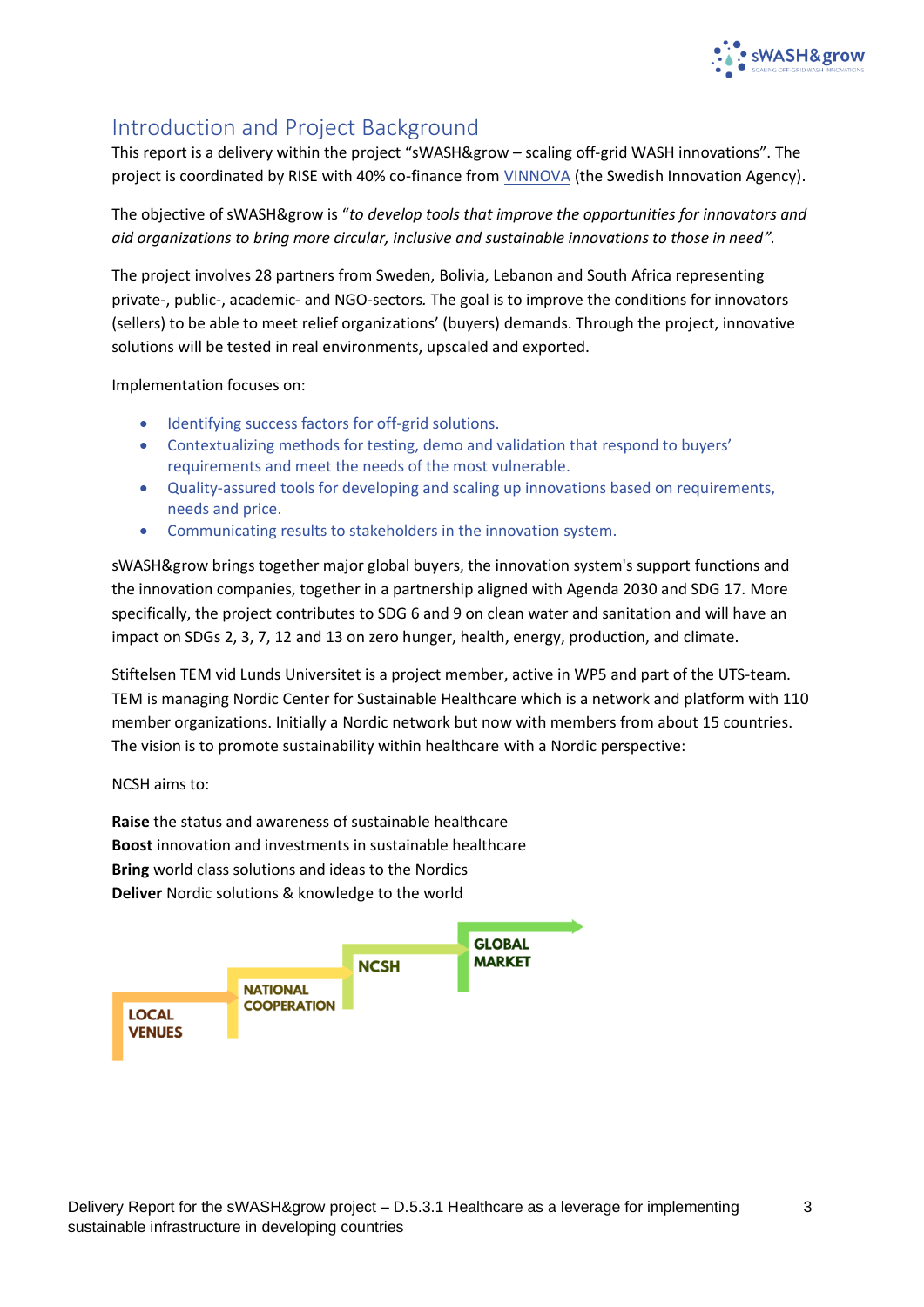

#### <span id="page-4-0"></span>Purpose and background

4.4% of total global CO2 emissions are estimated to come from healthcare (Healthcare without Harm), this makes Hospitals and the Healthcare sector an important actor in decreasing the global carbon footprint. Spreading Nordic knowhow and best practices is a part of Nordic Center for Sustainable Healthcare´s vision to make an impact on a global level. This has so far been achieved together with international partners mainly in North America and Europe. Recent years we have seen an increasing interest from low- and mid-income countries.

In these regions we see a different ecosystem of stakeholders and level of infrastructure to build upon. Safe and effective healthcare is dependent on WASH solutions and infrastructure. Through implementation of sustainable healthcare, we can create a demand for infrastructure, infrastructure that also can be beneficial for the community around the hospitals generating sustainable Cities. From the perspective of SDG 3, working with healthcare connects to all other SDGs. This way, focusing resources on sustainability within healthcare can create a platform to develop all other goals as well.



#### <span id="page-4-1"></span>Description of this delivery

The workshop was conducted as part of TEM's participation in sWASH&grow. TEM's network Nordic Center for Sustainable Helathcare as the name hints is working with Sustainability within healthcare. The aim of being part of the project was to establish a platform for collaboration on sustainable Healthcare in low- and mid-income countries. WASH and Sustainable Healthcare goes hand in hand, the network that sWASH&grow provides is the perfect platform to move things forward.

The aim of the workshop was to invite stakeholders that are working within the field of WASH solutions as well as healthcare in low- and mid-income countries, to discuss the opportunities of Sustainable healthcare and how healthcare can be a platform for export of WASH-infrastructure.

The event took place through a well proven concept that TEM (Nordic Center for Sustainable Healthcare) has conducted through many events previously. The presentations were conducted by a broad set of stakeholders to give a complete picture of the situation and get different views and understanding of the challenge. This workshop was held to initiate the topic and invite stakeholders that has an interest and are key players in this field, that could play active role in transforming the potentiality into practice.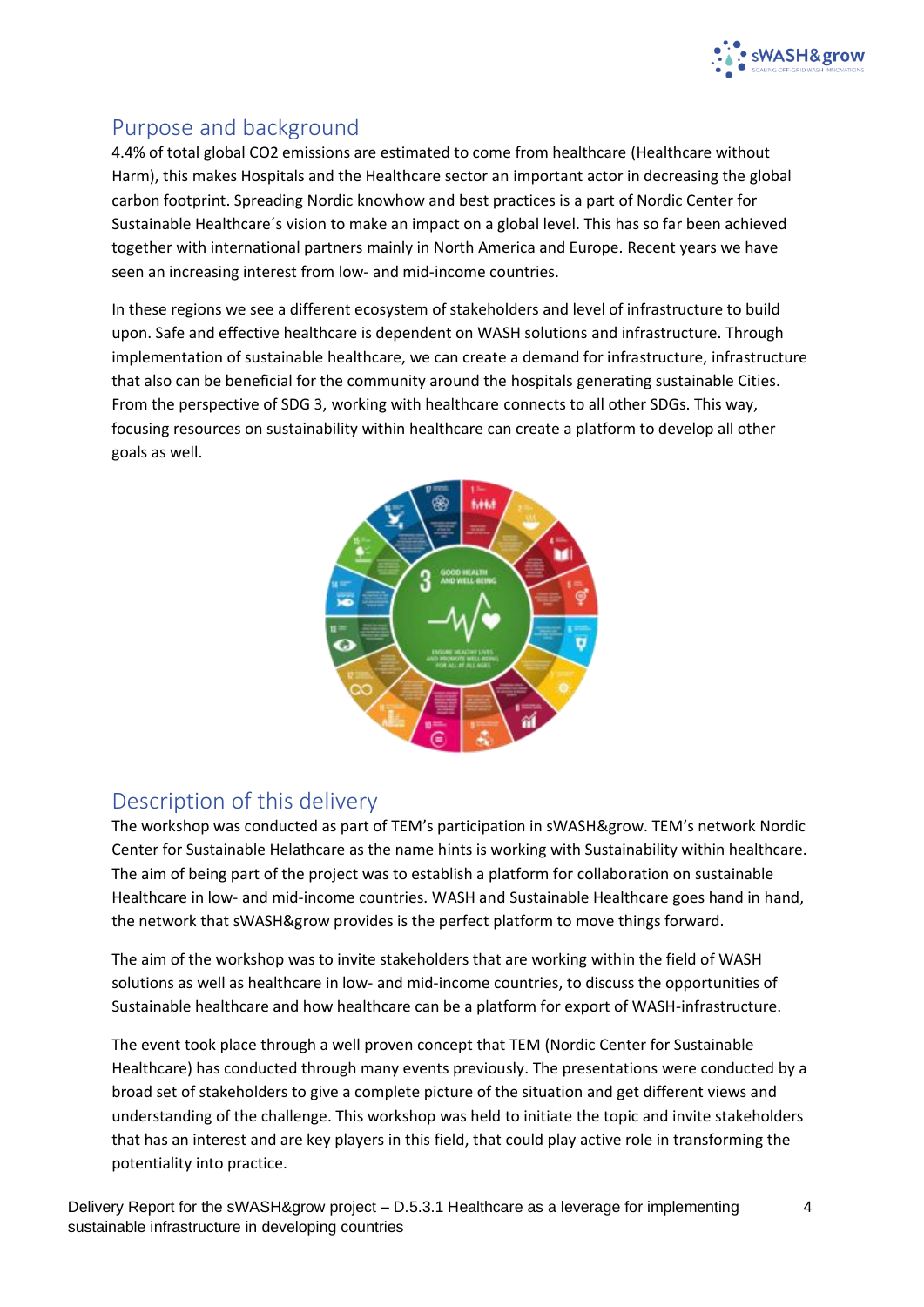

Speakers were invited through TEM's network as well as from the sWASH&grow project member's network. The combination of speakers was set up to get different points of views and to get a broad understanding of the challenges and opportunities. The aim was to find common ground for continuous collaboration.

**Programme:**

**Sten Stenbeck, RISE**

*The project sWASH&grow – Scaling off-grid WASH innovations*

**Daniel Eriksson, NCSH** *What is Sustainable Healthcare and how it can drive sustainable infrastructure implementation in developing countries*

**Ian Milimo & Emmanuel Nnko, UNDP** *Creating Sustainable Health Care Infrastructure in developing countries*

**Jan Furuvald, Kapitalguiden** *How to find public funding alternatives*

**Dr. Shantanu Sharma, MAMTA Health Institute for Mother and Child** *Gaps and Scope of improving infrastructure in facilities for Sustainable Health Care in India*

**Vera Siesjö, SIDA** *Supporting climate resilient and environmentally sustainable healthcare*

#### **Dr. Josephine Sundqvist, LM International**

*A bottom-up approach to sustainable healthcare infrastructure and community transformation – lessons learnt from Sudan, Ethiopia and Tanzania and ways forward*

**Per Olsson & Mikael Pontoppidan, LINK Arkitektur** *Impact Architecture - holistic sustainability in healthcare projects*

**Valentin Monterio, Schneider Electric** *Digital solutions for Sustainable & Efficient Hospitals*

**John Nyberg, Pure Bio Synergy** *Circular Water and Disinfection Solutions for Health Care*

**Anders Gripenberg, Xinix** *Disinfection for Health*

**Panel discussion**

*Questions for the speakers*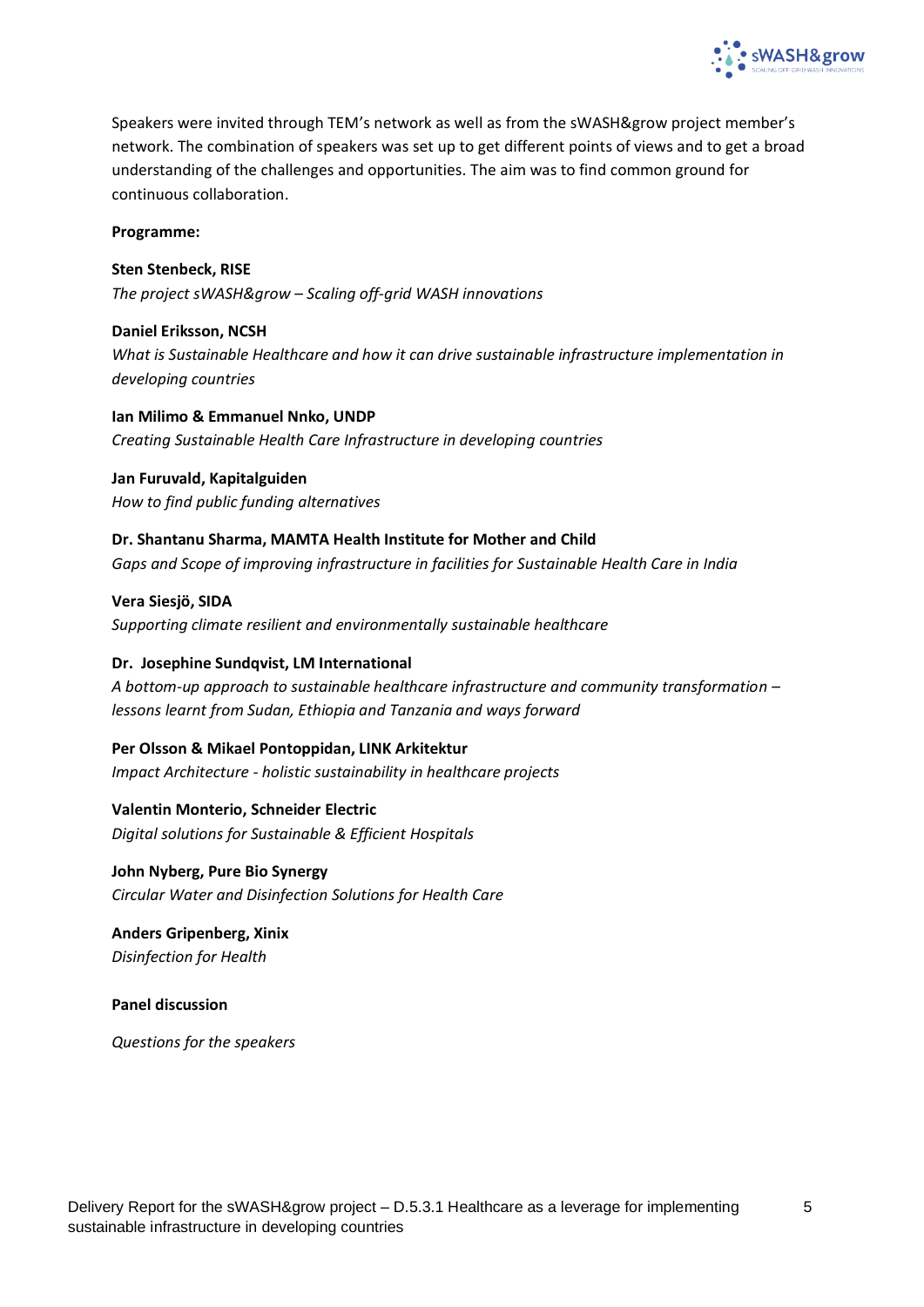

#### <span id="page-6-0"></span>Results and Outputs

The event attracted 82 registrations which was above our expectations. Participants representing 29 unique companies and 31 organizations and 5 with unidentified backgrounds.

The invitation was sent by TEMs and sWASH&grow's project members networks, trough newsletters, LinkedIn, the sWASH&grow webpage. This way the outreach has been extensive, reaching people in the target group. They received the information about the activity as well as the project. Exact number of receivers is hard to estimate, but from the number and diversity of participants, we can see that we successfully reached out in several channels.

The aim of the event was to gather stakeholders that we find important in creating a platform and move things forward. From this perspective this event was a success. We had speakers from UNDP, Läkarmissionen and MAMTA who all are important actors working on the field. We also had SIDA and Kapitalguiden discussing the financing aspect. Large and small companies represented innovative solutions. RISE and Nordic Center for Sustainable Healthcare/TEM represented the project-platforms. All in all, this is a strong constellation, In the end of the event we concluded on collaboration and follow up meetings to develop a platform and concept for Sustainable Healthcare in low- and mid-Income countries.

During the follow up after the event, two potential paths has been identified. One in India in collaboration with MAMTA and the other one in Tanzania with Läkarmissionen and UNDP. These regions have different potential for export and project financing and therefor opens for different opportunities, still, results from both tracks may later be used cross the board.

India: we are now together with MAMTA planning for a webinar 19 October 2021 to initiate a similar event as 4 may but with an Indian focus, to develop a plan and invite Nordic and Indian stakeholders to participate. This will be followed up by a live event in New Delhi in February 2022.

Tanzania: Together with Läkarmissionen we have identified potential funding for a project in Tanzania. The application process will take place early fall 2021.

Constructing a platform for Sustainable Healthcare in low- and mid-income countries is not in the core of the sWASH&grow project. The financing coved the initial event to create the interest around the topic. Therefore, to develop this track further we need to find additional funding to continue. The initiation was done within sWASH&grow and a spin-of project will be represented as a result from sWASH&grow. Project partners in sWASH&grow will be involved.